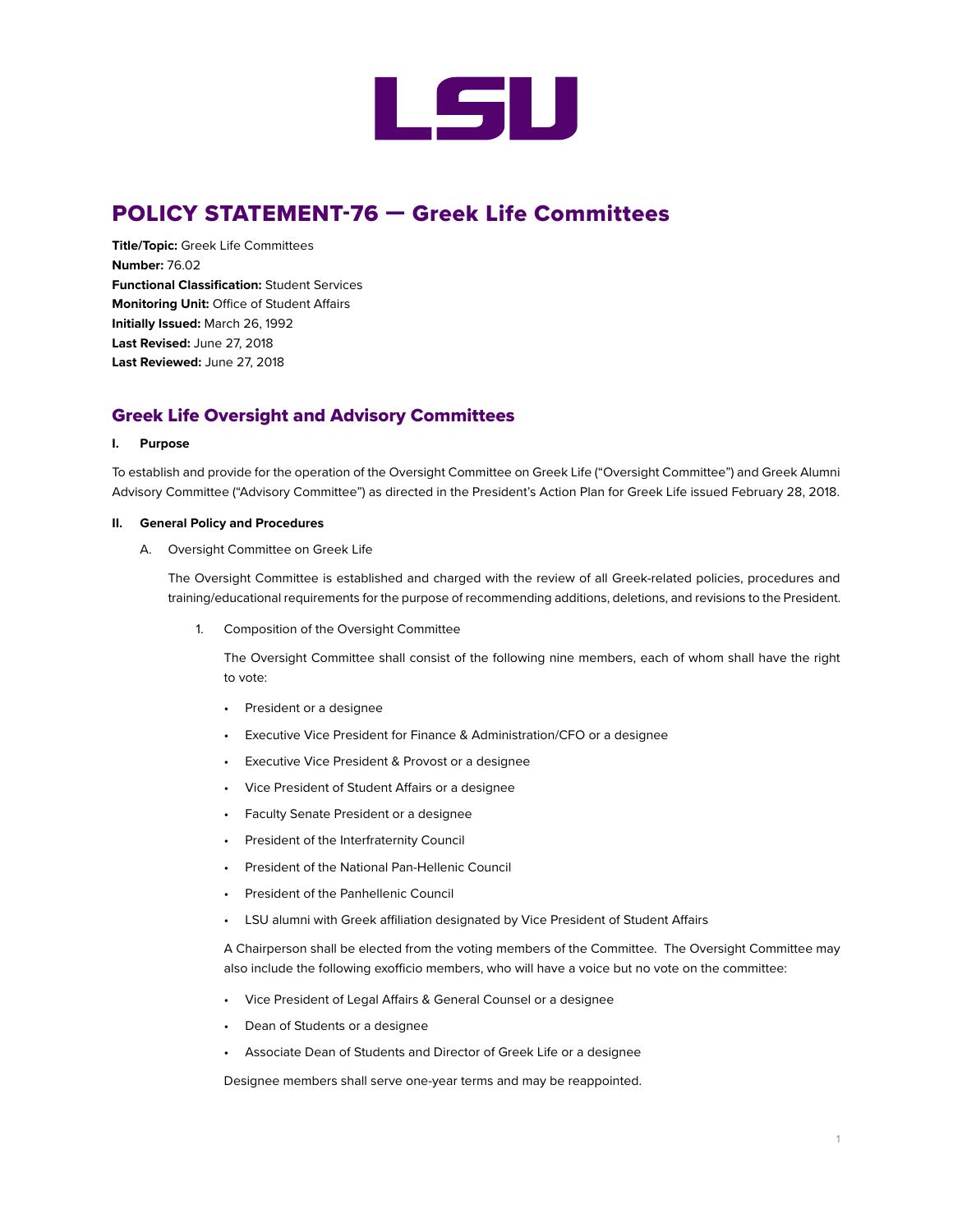- 2. Oversight Committee Procedures
	- a. The Oversight Committee is charged with reviewing all Greek-related policies, procedures and training/ educational requirements on a maximum of a staggered four-year cycle.
	- b. The Oversight Committee shall divide the Greek program into four manageable parts and designate the schedule for review in order to accomplish a full review of the Greek program every four years. This quadrennial review shall include but it not limited to:
		- Policies implemented and enforced by the Greek Life office
		- Forms and processes used by the Greek Life office
		- Training required for Greek organizations, house directors, and advisors
		- Enforcement of the Student Code of Conduct as to Greek organizations
		- Regulation of events and tailgating as applicable to Greek organizations
		- PM 68
		- PS 52 as applicable to Greek organizations
		- PS 78 as applicable to Greek organizations
	- c. The Oversight Committee shall meet at least twice per year but may meet more often as determined by the Chairperson. The Chairperson will be responsible for scheduling meetings and setting the agenda. At least five members must be present for a quorum.
	- d. The Oversight Committee may designate subcommittees to perform specific tasks and report to the Oversight Committee.
	- e. At the request of the Chairperson or any member, the Oversight Committee may invite presentations, recommendations. or information on matters consistent with its mission.
	- f. At least annually, the Oversight Committee shall issue a written report to the President stating the recommendations of the Oversight Committee, if any. The President may accept, reject, or refer the recommendations of the Oversight Committee back to the Oversight Committee for reconsideration.
- B. Greek Alumni Advisory Committee

The Advisory Committee is established to interact and serve as a liaison between the Office of Greek Life and active alumni of the LSU Greek system.

1. Composition of the Advisory Committee

The Advisory Committee shall consist of the following seven members:

- One alumni advisor representative of the Interfraternity Council ("IFC")
- One alumni advisor representative of the National Pan-Hellenic Council ("NPHC")
- One alumni advisor representation of the Panhellenic Council ("PHC")
- One alumni advisor who attended LSU and graduated within in the past 10 years
- One faculty/staff advisor who serves as a "University Advisor" for a chapter in good standing
- Two representatives from the Greek Unity Alumni Council

The following procedures apply to the selection of members of the Advisory Committee:

a. Each council – IFC, NPHC, and PHC – will caucus together and will nominate two alumni from their respective council. These two alumni nominees should be selected from the alumni advisors who have been identified as the "chapter advisory board" from chapters in good-standing. One alumni representative will be selected from each council.